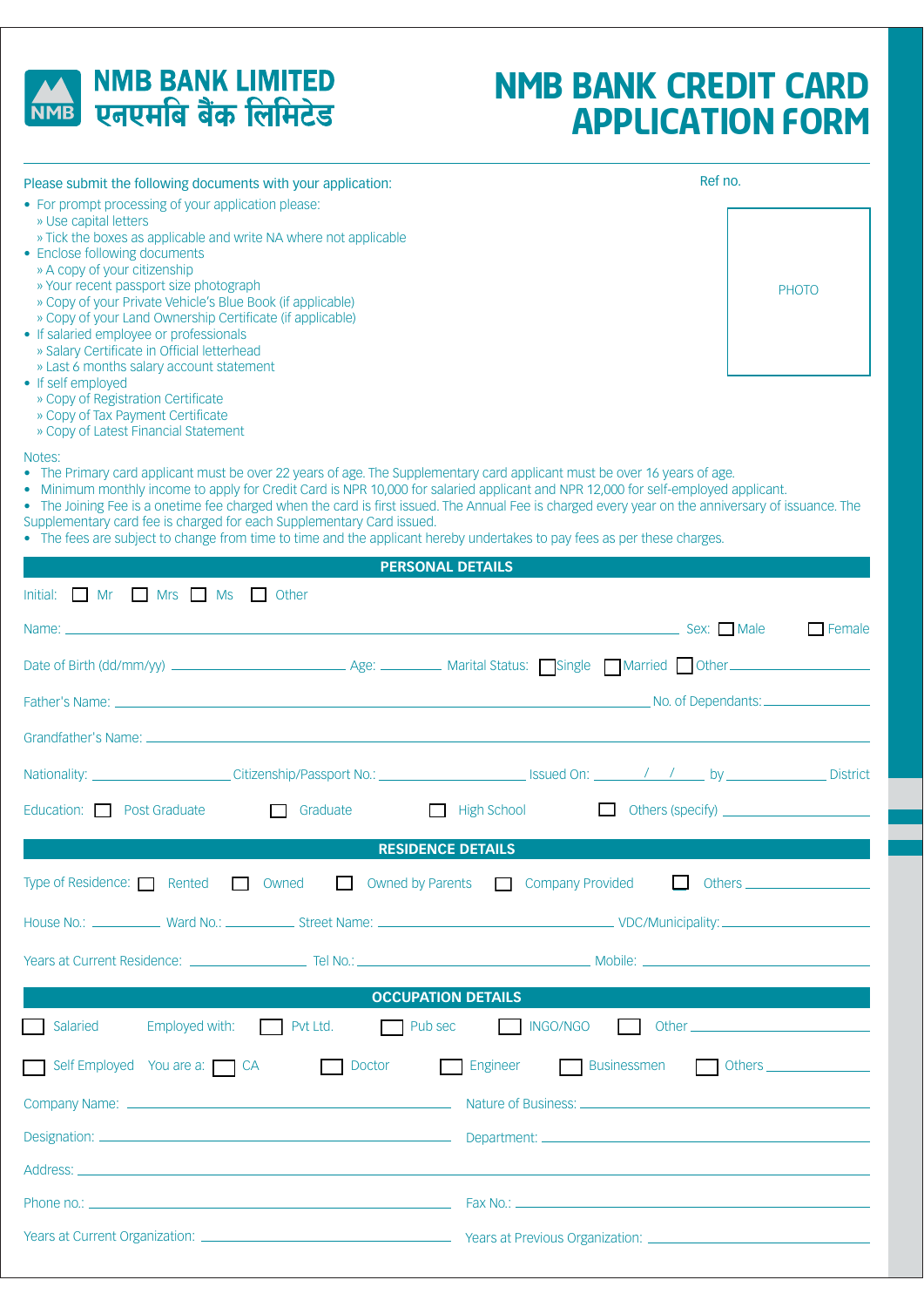|                                                                                                                                                                                                                                                                                                                        | <b>INCOME DETAILS</b>                                         |                                         |                                         |                     |
|------------------------------------------------------------------------------------------------------------------------------------------------------------------------------------------------------------------------------------------------------------------------------------------------------------------------|---------------------------------------------------------------|-----------------------------------------|-----------------------------------------|---------------------|
|                                                                                                                                                                                                                                                                                                                        |                                                               |                                         |                                         |                     |
|                                                                                                                                                                                                                                                                                                                        | <b>VEHICLE DETAILS</b>                                        |                                         |                                         |                     |
| Type of Vehicle you own:                                                                                                                                                                                                                                                                                               | 4 Wheeler<br>2 Wheeler                                        | <b>None</b>                             |                                         |                     |
| Ownership:<br>Own                                                                                                                                                                                                                                                                                                      | <b>Company Provided</b>                                       | Financed                                |                                         |                     |
|                                                                                                                                                                                                                                                                                                                        | <b>MAILING ADDRESS</b>                                        |                                         |                                         |                     |
| Your Statement/correspondence should be mailed to:                                                                                                                                                                                                                                                                     |                                                               |                                         |                                         |                     |
|                                                                                                                                                                                                                                                                                                                        |                                                               |                                         |                                         |                     |
|                                                                                                                                                                                                                                                                                                                        | <b>BANK ACCOUNTS</b>                                          |                                         |                                         |                     |
| <b>Bank Name</b>                                                                                                                                                                                                                                                                                                       | <b>Branch</b>                                                 | <b>Account No.</b>                      |                                         | <b>Opening Date</b> |
|                                                                                                                                                                                                                                                                                                                        |                                                               |                                         |                                         |                     |
|                                                                                                                                                                                                                                                                                                                        |                                                               |                                         |                                         |                     |
|                                                                                                                                                                                                                                                                                                                        |                                                               |                                         |                                         |                     |
|                                                                                                                                                                                                                                                                                                                        | <b>DETAILS OF OTHER CREDIT CARDS</b>                          |                                         |                                         |                     |
| <b>Bank Name</b>                                                                                                                                                                                                                                                                                                       | <b>Credit Limit</b>                                           | <b>Issuance Date</b>                    |                                         | <b>Expiry Date</b>  |
|                                                                                                                                                                                                                                                                                                                        |                                                               |                                         |                                         |                     |
|                                                                                                                                                                                                                                                                                                                        |                                                               |                                         |                                         |                     |
|                                                                                                                                                                                                                                                                                                                        | STANDING INSTRUCTION FACILITY FOR NMB BANK LTD ACCOUNT HOLDER |                                         |                                         |                     |
| Yes, I would like to have my account automatically debited each month for my credit card payment.                                                                                                                                                                                                                      |                                                               |                                         |                                         |                     |
| NMB Bank A/C No.:                                                                                                                                                                                                                                                                                                      |                                                               |                                         |                                         |                     |
| Monthly Payment:<br>100% of Outstanding Balance                                                                                                                                                                                                                                                                        |                                                               | 10% of outstanding balance or NPR 1,000 | □ <sub>1</sub> ‰ of outstanding balance |                     |
| Note: I authorize the Bank to debit the above stated account and I understand that the 'Auto Debit' standing instruction for the selected monthly payment<br>will be effected on the Statement date. This means the credit to my Card Account will be made prior to the due date avoiding accrual of late payment fee. |                                                               |                                         |                                         |                     |
| I understand and agree that if there is insufficient balance in the nominated Bank Account to meet the selected monthly payment amount/due, it will be<br>my responsibility to deposit the selected monthly payment amount/due within the due date, or else will attract an applicable late payment fee.               |                                                               |                                         |                                         |                     |
|                                                                                                                                                                                                                                                                                                                        | <b>SUPPLEMENTARY CARD APPLICATION</b>                         |                                         |                                         |                     |
| You are entitled to Supplementary Card(s) to Spouse, Parents or Children and are responsible to honor all charges incurred on the supplementary card(s).                                                                                                                                                               |                                                               |                                         |                                         |                     |
| $\Box$ Mr<br>Mrs.<br>Initial:<br>$\Box$                                                                                                                                                                                                                                                                                | $\Box$ Ms.                                                    |                                         |                                         |                     |
| Name: <u>experimental and contract and contract and contract and contract and contract and contract and contract and contract and contract and contract and contract and contract and contract and contract and contract and con</u>                                                                                   |                                                               |                                         |                                         | <b>PHOTO</b>        |
|                                                                                                                                                                                                                                                                                                                        |                                                               |                                         |                                         |                     |
|                                                                                                                                                                                                                                                                                                                        |                                                               |                                         | District                                |                     |
| Relationship with the primary cardholder:                                                                                                                                                                                                                                                                              | <b>D</b> Parent<br>Spouse Spouse                              | $\Box$ Son                              | Daughter<br>□                           |                     |
|                                                                                                                                                                                                                                                                                                                        |                                                               |                                         |                                         |                     |
|                                                                                                                                                                                                                                                                                                                        |                                                               |                                         |                                         |                     |
| Would you like to set up a spending limit per billing cycle to your supplementary card?                                                                                                                                                                                                                                |                                                               |                                         |                                         |                     |
| Yes<br><b>No</b><br><b>Tall</b>                                                                                                                                                                                                                                                                                        |                                                               |                                         |                                         |                     |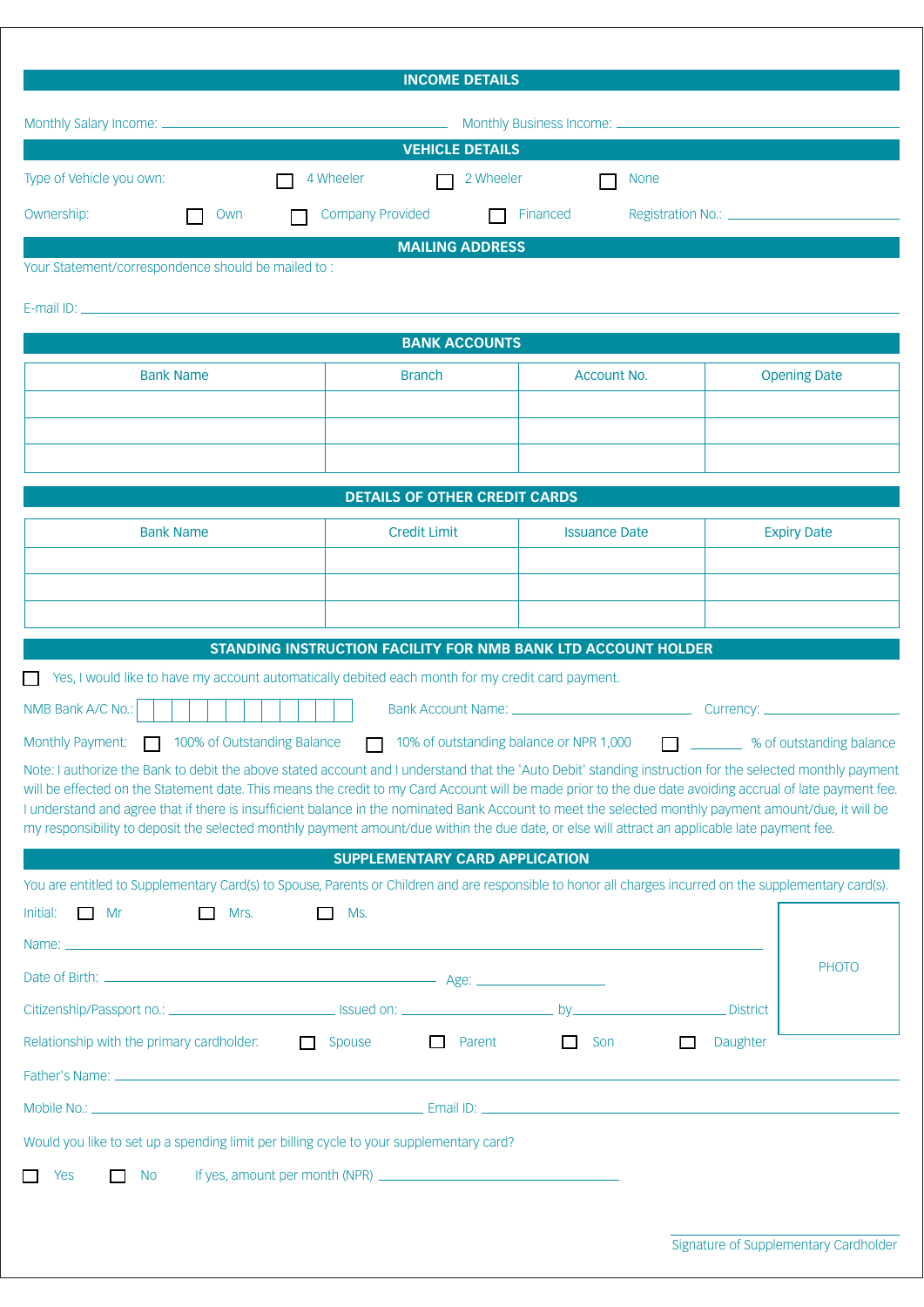Following are the details of our credit facilities with other banks/financial institutions (FIS):

| Names of other Banks/Fls<br>from where credit facilities<br>availed                                   | Total Limits/Outstanding Date*:<br>*(Should be not older than last quarter-end; last month-end preferred) |             | Overdue<br>Yes/No<br>(If yes, specify date) |
|-------------------------------------------------------------------------------------------------------|-----------------------------------------------------------------------------------------------------------|-------------|---------------------------------------------|
|                                                                                                       | Limits                                                                                                    | Outstanding |                                             |
| <b>Working Capital Loan</b><br><b>Term Loans</b><br>Other Loans / Facilities<br>Non Funded Facilities |                                                                                                           |             |                                             |
| <b>Total</b>                                                                                          |                                                                                                           |             |                                             |
| <b>Working Capital Loan</b><br><b>Term Loans</b><br>Other Loans / Facilities<br>Non Funded Facilities |                                                                                                           |             |                                             |
| Total                                                                                                 |                                                                                                           |             |                                             |
| <b>Grand Total</b>                                                                                    |                                                                                                           |             |                                             |

Please attach additional sheets in case of insufficient space or for additional details of security and other remarks, if any. I/we confirm that the information provided above is correct. In case of misrepresentation and/or the information provided is proved to be incorrect I/we assume full responsibility for any consequences thereof and agree that the Bank may prosecute me/us as per prevailing law.

## **MEMBERSHIP TERMS AND CONDITIONS - NMB BANK CREDIT CARD**

## **INTRODUCTION**

Welcome to the world of NMB Bank Credit Cards. Before you start using your card it is important that you read and understand the following terms and conditions governing the use of NMB Bank Credit Cards. This document broadly states your rights and obligations as a Member of NMB Bank's Credit Card scheme. Thus reading and understanding it will ensure you are protected against any unauthorized transactions made on your account<br>and also to gain the maximum benefit from your Card. Your acknowledgement of the Facility Letter or your first use of the NMB Bank Credit Card will construe as your acceptance of the above stated terms and conditions. Please visit www.nmb.com.np for updated terms and conditions.

## **Definitions**

- The Bank means NMB Bank Limited and its successors and assigns who is licensed 1. to issue Credit Cards.
- An ATM means an Automated Teller Machine or any Card operated machine or device whether the same belongs to the Bank or other participating banks, financial institutions,
- or other ATM network service providers.<br>Card means a NMB Bank Credit Card issued by the Bank to the Cardholder and includes Primary, Supplementary and Replacement Cards. Card is a domestic card, which is valid only in Nepal, India and Bhutan wherein the Cardholder will be billed in Nepali rupees.
- Cardholder (also referred to as a Member) means an individual to whom a Card bearing that individual's name is issued by the Bank and includes Primary and Supplementary Cardholders
- Card Transaction means the purchase of goods and / or services, benefits or reservation (including without limitation reservation made for air, sea, rail or motor transport or for hotel or other lodging and accommodation or other rental or hire whether or not utilized by the Cardholder) and / or receiving Cash Advance by use of the Card or Pin or in any other manner including without limitation mail, telephone or facsimile orders, regardless of whether a sales slip or Cash Advance or other Voucher or form is signed by the Cardholder.
- Cash Advance means any amount obtained by use of the Card, the Card number or PIN or any other manner authorized by the Cardholder from the Bank or any other bank or financial institutions or ATMs for debit to the Card Account.<br>Card Account means the Credit Card account maintained by the Bank for the purpose
- $\overline{7}$ of accounting all credit and debit transactions incurred by the Card holder.  $\mathbf{8}$
- Charges mean money payable by the Cardholder arising from the use of the Card that includes but not limited to fees, finance charges, additional expenses, damages, legal costs which will be debited to the Card Account and form part of the Outstanding **Balance**  $\circ$
- Credit Limit means the credit limit sanctioned by the Bank and advised to the Member from time to time that represents the maximum advance or debit balance or usage permitted by the Bank through the use of the Card.
- 10. Outstanding Balance means the total debited balance for the Card Account payable to the Bank as per the Bank's record on the date of the Statement of Account.<br>11. Deposits mean the amount in the account holding pledged to the bank as security
- for the performance of Member's obligation as required by the bank and over which the bank has place lien.
- 12. Merchant means any corporate entity, person or other types of establishment that<br>provides goods or services who accepts Cards as a mode of payment.
- 13. Minimum Amount Due is the minimum amount that must be repaid within the Payment Due Date. The minimum amount will be as mutually agreed by the Bank and the Cardholder
- 14. Statement Date means the date at which the statement of Account is generated. 15. Payment Due Date means the date specified in the Statement of Account by which

date, payment of the Minimum Amount Due or the outstanding balance is to be made by the card member to the Bank.

- 16. PIN is the acronym for 'personal identification number' that is issued to the Cardholder to enable the Card to be used at ATMs.
- 17. Primary Cardholder means the person who has successfully applied for a Card and<br>for whom the Card Account is opened by the Bank. The Primary Cardholder will be issued the Primary Card.
- 18. Supplementary Cardholder (s) means the person to whom a Supplementary Card has For issued at the request, risk and responsibility of the Primary Cardholder.<br>19. Statement of Account means the credit card statement issued to the Cardholder that
- records the particulars of the Outstanding Balance payable to the Bank.
- 20. Spending Limit means the sub limit assigned to a supplementary cardholder at the instruction of the primary cardholder within the credit limit sanctioned by the bank to the cardholder.

## Use of the Card

- The Card will remain at all times the property of the Bank and must be surrendered to the Bank immediately upon notification by the Bank or its duly authorized agent. 1.
- The Card is not transferable and is for the exclusive use of the Cardholder. The  $\overline{2}$ Cardholder may not allow the Card to be used by another entity.<br>The Cardholder will be responsible to keep the Card safe and secure at all times.
- Upon receipt of a new / renewed Card, the Cardholder shall sign on the space provided  $\overline{A}$ For in the reverse of the Card immediately and such signature or acceptance of the<br>Credit Card Offer Letter or the first use of the Card (whichever is earlier) will constitute binding and conclusive evidence of the confirmation of the Cardholder to be bound
- by these Membership Terms and Conditions.<br>The Card will not be honored unless it is signed by the Cardholder.  $5^{\circ}$
- $6.$
- The Card may be used:<br>
i) Within the Credit Limit sanctioned by the Bank, and
	- Within the validity period embossed on the Card
- Requests for replacement of lost, expired, damaged or additional Cards will be accepted  $7<sub>1</sub>$ by the Bank at its' sole discretion.
- 8. The Bank retains the right to reduce the Credit Limit or withdraw and restrict the use of the Card and refuse authorization of any transaction made through the Card at any time, with or without giving and without assigning any reason or liability to the Cardholder.
- 9 Once a sales slip / voucher are signed by the Cardholder, a Stop Payment instruction cannot be registered for that transaction.
- 10. Regulatory requirements

Notwithstanding anything mentioned in this document all Card transactions are subject to Nepal Rastra Bank regulations that may be updated and amended from time to time. Please note:

- Use of a Domestic Card is confined to Nepal, India and Bhutan and should not be j) used in any other countries. Use of such cards in unauthorized countries makes the Card liable for immediate cancellation any appropriate legal and or financial action as stipulated by Nepal Rastra Bank or other regulatory bodies. The Member structure in the liable and responsible to repay and clear all outstanding balances without<br>prejudice to any right, remedy or action against the Cardholder by Nepal Rastra Bank, the Bank or any other regulatory agency
- A maximum amount per day of INR 10,000.00 and per month of INR 100,000.00  $\overline{11}$ or as stipulated by Nepal Rastra Bank, may be withdrawn as Cash Advance while visiting India.
- 11. Cash Advances may be obtained from a VISA International member financial institution or an ATM, subject to availability of Credit Limit and within a ceiling set by the Bank from time to time. The maximum amount that can be withdrawn in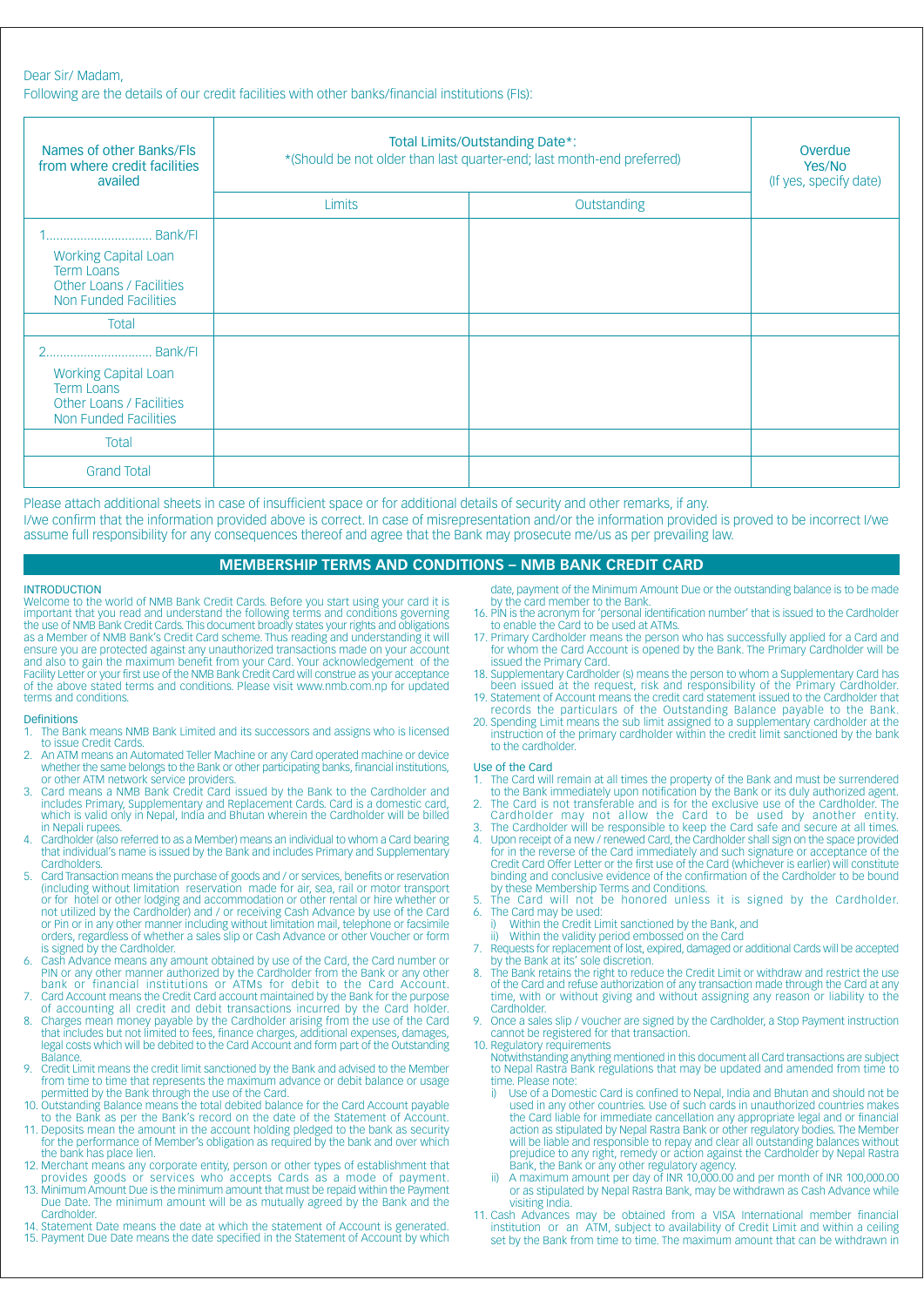this manner is subject to the rules of a member financial institution or the cash dispensing capacity of an ATM. The Bank will provide a PIN to be used to validate ATM transactions.

- 12. The use of the Card to obtain Cash Advance shall be deemed to constitute the agreement of the Member to pay interest charge and cash advance fee on each Cash Advance as prescribed by the Bank from time to time.
- 13. The Member undertakes to ensure that total outstanding remains within the advised Credit Limit unless the Bank agrees in writing to allow an excess. If the Credit Limit
- is breached then the Member agrees to repay the excess to regularize the limit<br>immediately and bear Over Limit Charges as applicable.<br>14. It is the responsibility of the Cardholder to protect the confidentiality/ secrecy o if prudent security measures as described hereinabove are not followed
- 15. The Bank's record of any transaction effected in conjunction with a PIN shall be binding on the Cardholder as to its consequences.
- 16. All Cards which has cleared the minimum due payable before the expiry date will be automatically renewed upon expiry and standard renewal charges will apply.
- 17. In the event that the Cardholder does not intend to renew the Card, the same must<br>be notified to the Bank, in writing, 60 days in advance of the expiry period. Any<br>notice to this effect that is not received by the Bank period will not be acted upon and the Card will be automatically renewed as per clause 16 above.
- 18. A Card not collected within 30 days of the beginning validity will be destroyed and the related Card Account closed. If the Cardholder desires to reactivate the Card Account, will be charged a processing fee as determined by the Bank.
- 19. An expired Card must be destroyed by cutting it in half diagonally from left top right bottom.

#### **Payments**

- Payments will be treated as made from the date on which the payments are posted<br>to the Cardholder's Account Statement. Please note that proceeds of cheques<br>drawn on other financial institutions will only be applied / poste account after the cheque has been cleared.
- All payments made by the Cardholder will be applied in the billing currency of the Card Account. In case of cross-currency payments, the Bank will use its' prevailing exchange rate to effect the payment.
- All fees and charges, including interest charges will be posted to the Card Account<br>and hence will form part of the total payable to the Bank.  $\mathcal{R}$
- The Cardholder shall incur no fees and charges, including interest charges (except<br>on Cash Advances) if the full payment of the Outstanding Balance is received by  $\Lambda$ the Bank on or before the Payment Due Date.
- The Cardholder may choose not to settle the Outstanding Balance in full and opt  $\overline{5}$ for the partial payment scheme, in which case the Cardholder must pay atleast ion in minimum amount due of 10% of the Outstanding Balance or NPR 1,000.00 whichever<br>is higher, on or before the Payment Due Date. If the Outstanding Balance is less than NPR 1,000.00 then the entire balance becomes fully due. If the minimum amount due is not paid by the Payment Due Date or only partly paid, then the balance amount will be included to the next statement's minimum amount due.
- Failure to pay the Minimum Payment Amount within the date specified in the Statement of Account will attract a Late Payment Fee. If the Cardholder pays to the Bank an amount less than the Outstanding Balance  $6.$
- $\overline{7}$ In the Californian Due Date of pays after the Payment Due Date or fails to make any<br>payment at all, then interest charge calculated on daily balance basis at the rate<br>advised will be applied to the Outstanding Balance effe Date until any payments are credited to the Card Account and thereafter on the reduced balance
- The Cardholder agrees that if any sums shall be due from the Cardholder to the Bank under the Card Account, or the Cardholder is liable to the Bank on any banking<br>account or facilities, or if the Cardholder defaults in the provisions of such accounts or facilities; then the total outstanding balance on the Card Account becomes immediately due and payable provisions of Termination Clause hereof shall be annlicable
- 9. Non receipt of your Statement of Account due to unforeseen circumstances and Formation of the control of the Bank cannot be justified to delay or defer<br>payment of the Monthly Minimum Due. The Cardholder must update changes in the Mailing Address either postal or electronic immediately to the Bank. Whilst the Bank will take all care to ensure Statements are delivered on time, the Cardholder is requested to follow up with the Bank in case such Statements are not received within expected or reasonable to check the closing balance payable.<br>10. The Cardholder may choose the Auto Debit option to use an existing NMB Bank
- account to arrange for payments under the following terms:<br>i) Auto Debits can be instructed for any amount between Minimum Amount Due
	- to 100% of the Outstanding Balance as selected for monthly payment ii) Auto Debit instruction will be processed on the Statement Date and credited to
	- the Card Account without consideration of the Payment Due Date iii) The Cardholder must ensure that the nominated savings or current account has
- Figure 1 can be a state of a process the Auto Debit instructions.<br>Please note that partial processing under Auto Debit will not be entertained. In<br>case of failure of Auto Debit as a result of insufficient balance in the no
- 11. Payment by Cheque is subject to cheque processing as per the bank's policy. If the cheque is dishonored, cheque return fee shall be applicable as Standard Tariff and Charges. In such case all applicable fees and charges are applied.

## Loss of Card and PIN

- The Cardholder shall use all reasonable precautions to prevent loss or theft of the Card and maintain confidentiality of the PIN.
- In the event of loss of Card or suspicion that the PIN has been disclosed to a third party, the cardholder must immediately notify the Bank and the concerned authorities of the country where the event has taken place of immediately along with the **particulars**
- The Cardholder shall be and remain fully liable to pay for all transactions made by use of the card with or without the knowledge or authority of the Cardholder
- It is understood that all Cards issued on the Card Account (Primary or Supplementary) will be rendered invalid once any of the Card is reported lost or stolen. The Bank at the request of the Primary Cardholder will re-issue the entire set of Cards at its

discretion

If a Card reported as lost or stolen is recovered by the Cardholder at a later date, 5. then the Cardholder is obliged to destroy the Card immediately without using the same. Similarly a PIN reported as having been disclosed must not be used by the Cardholder under any circumstances.

#### **Disputes and Resolutions**

- Notification of any erroneous transaction posted on the Statement of Account<br>must be made to the Bank within 30 days of the Statement Date, after which the Bank will be unable to adjust or rectify the transaction. To assist with the investigation, the Bank must be provided with the following basic information:<br>i) The Cardholder name and card number;
	- Details of the transaction in question: ii)
- iii) The amount of the suspected error.
- $2.$ The Bank will act on verbal complaints but the Cardholder will be required to submit
- the same in writing within 10 working days for official records.<br>The Bank will advise the approximate time it would take to investigate to the  $\overline{3}$ Cardholder and will complete the investigations within reasonable time upon which<br>the Bank will advise the outcome to the Cardholder and make suitable adjustments to the Card Account.
- If the investigations conclude that no error has occurred the applicable interest<br>charges will be payable from the Statement Date where the transaction has been  $\overline{4}$ bosted to the Card Account. If during the course of the investigation, copies of<br>vouchers etc. need to be retrieved from the archives of the Bank or another institution, the Card Account will be debited for retrieval costs as appropriate.

#### Termination

- Notwithstanding the payment provisions outlined under "Payments" above, all amounts outstanding on a Card Account (including that of all Supplementary Cards) together with the amount incurred by the use of the Card but not yet charged to the Cardholder's Account shall be payable immediately in full upon the termination of this Agreement.
- The Cardholder may at any time notify the Bank of his intention to close the Card Account and terminate the use of all Cards by giving a notice in writing and returning all Cards cut into half to the Bank. The Card Account receipt by the Bank of all Cards cut in half and full payment of all charges and liabilities under the Card Account.
- In the event of the Supplementary Cardholder terminating the Card, all Cardholders<br>including the Supplementary Cardholder whose use of the Card has been terminated shall be and shall continue to be jointly and severally liable to the Bank for all charges and other liabilities in accordance with these Terms and Conditions. The Supplementary Cardholder whose use of the Card has been terminated shall not<br>be liable for charges and other liabilities incurred by the Primary Cardholder and other Supplementary Cardholders (if any) after the Bank's receipt of the cut Supplementary Card.
- The Bank may at any time recall all or any Card(s) and terminate its/their use with<br>or without giving prior notice to the Cardholder. The Cardholder shall immediately  $\overline{4}$ . after such recall, return such Card(s) cut in half to the Bank and make full payment of all Charges and liabilities to the Bank.
- The Bank will terminate use of the Card immediately upon death, bankruptcy or insolvency of the Cardholder or if the Cardholder is categorized as "whereabouts unknown" as per the Bank's records.
- GUNIOWED as per the Barik STECOTOS.<br>The Cardholder and/or the Cardholder's estate will be responsible for settling all<br>outstanding balances on the Card Account and shall keep the Bank indemnified<br>for all costs (including l 6
- The Bank shall not be liable to refund any part of the annual membership fee<br>irrespective of the time period, in the event of Termination of the Card. 7.
- $\overline{8}$ The Bank reserves the right to retain any collateral or security held by the Bank as support for issuance of the Card for a period of at least 45 days from the date of Termination.

#### **Exclusion of Liability**

- The Bank shall not be held liable at any circumstances as mentioned below: Any financial institution or a merchant or an ATM or any other party refusing to allow a Card Transaction or refusing to accept the Card or the Card numbers or the PIN or refusing to extend or provide Cash Advances up to the Credit Limit or at all
- Refusal of any merchant or member institution of VISA International to honor or accept the Card or for any defect or deficiency in the goods or services supplied to the Cardholder by any merchant or, where applicable, for any breach of nonperformance by a merchant.
- The malfunction of any ATM or disruption of communication systems.<br>The exercise by the Bank of its rights to demand and procure surrender of the  $\overline{A}$ Card prior to the expiry date embossed on its face, whether such demand and<br>surrender are made and/or procured by the Bank or by any other person or ATM.<br>The exercise by the Bank of its right to terminate any Card or the C
- pursuant to the Termination clause stated hereinabove.
- Any injury to the credit character and reputation of the Cardholder arising out of repossession of the Card, any request for its return or the refusal of any person to honor or accept the Card.
- Any misstatement, misrepresentation, error or omission in any details disclosed by the Bank pursuant to this clause.
- By dispute between the Cardholder and any merchant or financial institution or<br>any other entity. Note: The Cardholder and any merchant or financial institution or<br>any other entity. Note: The Cardholder's liability to the B

#### **Disclosure and Credit Information**

- The Cardholder authorizes and permits the Bank to disclose and furnish such<br>information that it deems fit concerning the Cardholder and its affairs including but not limited to this Agreement to the regulators, government authorities, Bank's associates, branches, assignees, agents or other parties.
- The Bank has the right to check the credit standing of the Cardholder from appropriate sources (including Credit Information Bureau or another financial institution) at any time as and when the Bank deems fit without notice to the Cardholder